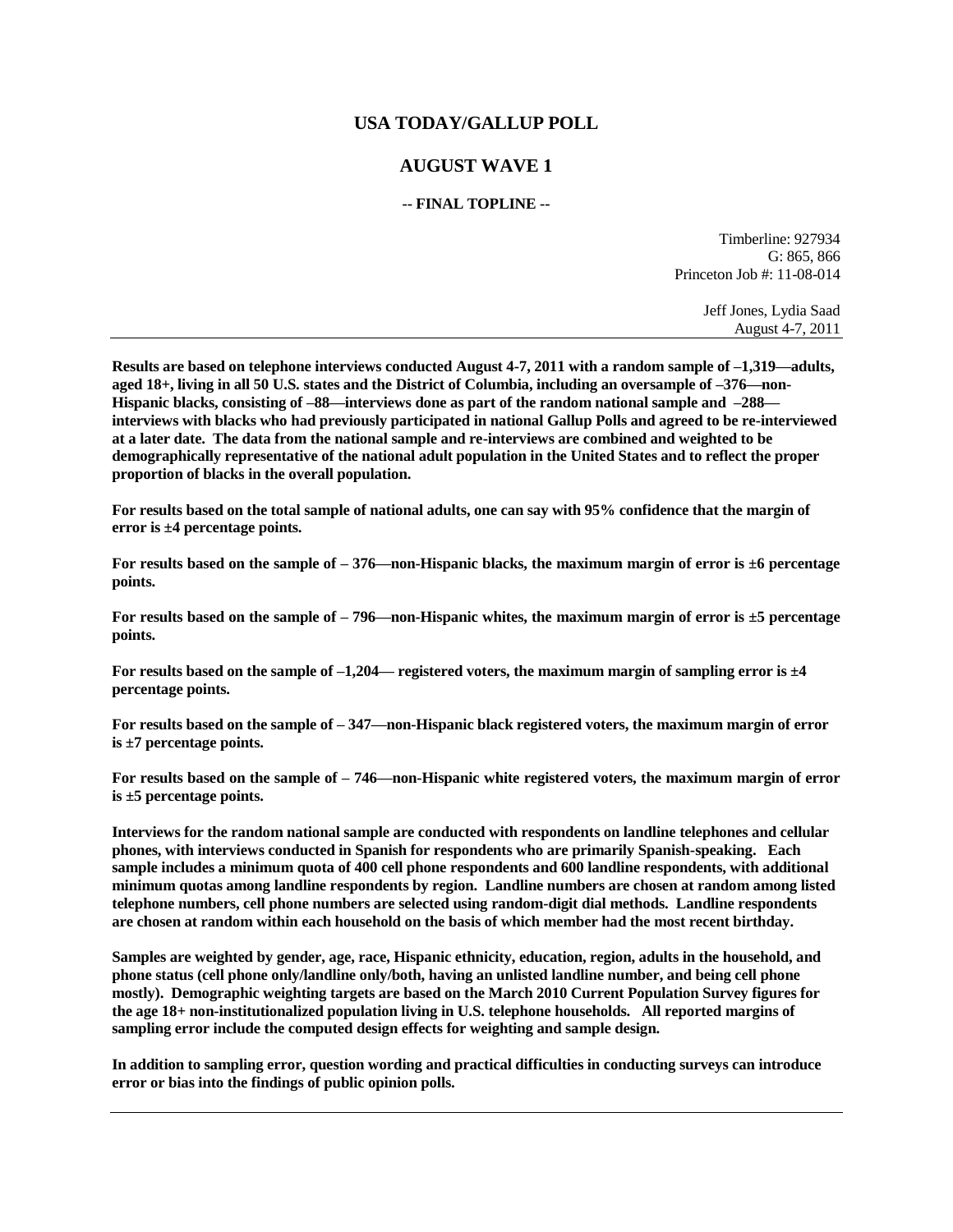17. How do you view Barack Obama's election as president in terms of progress for blacks in the United States – as the most important advance for blacks in the past one hundred years, as one of the two or three most important advances for blacks in the past one hundred years, but not the most important, important, but not important, but not among the most important advances, or not that important?

|                          | Important, |            |             |           |                |  |  |  |
|--------------------------|------------|------------|-------------|-----------|----------------|--|--|--|
| 2011 Aug 4-7             | The most   | One of the | but not one |           |                |  |  |  |
|                          | important  | most       | of the most | Not that  |                |  |  |  |
|                          | advance    | important  | important   | important | No opinion     |  |  |  |
| National adults          | 15         | 27         | 30          | 26        | 3              |  |  |  |
| <b>Blacks</b>            | 34         | 31         | 23          | 9         | 3              |  |  |  |
| Whites                   | 10         | 27         | 32          | 29        | 2              |  |  |  |
| National adults trend    |            |            |             |           |                |  |  |  |
| 2011 Aug 4-7             | 15         | 27         | 30          | 26        | 3              |  |  |  |
| 2009 Oct 16-19           | 20         | 38         | 24          | 16        | $\overline{c}$ |  |  |  |
| 2008 Nov 5 ^             | 33         | 38         | 15          | 10        | 4              |  |  |  |
| <b>Trend for blacks:</b> |            |            |             |           |                |  |  |  |
| 2011 Aug 4-7             | 34         | 31         | 23          | 9         | 3              |  |  |  |
| 2009 Oct 16-19           | 44         | 27         | 19          | 6         | $\overline{4}$ |  |  |  |
| <b>Trend for whites:</b> |            |            |             |           |                |  |  |  |
| 2011 Aug 4-7             | 10         | 27         | 32          | 29        | 2              |  |  |  |
| 2009 Oct 16-19           | 16         | 40         | 25          | 17        | $\overline{2}$ |  |  |  |

**^** *USA Today/*Gallup poll asked on Gallup tracking survey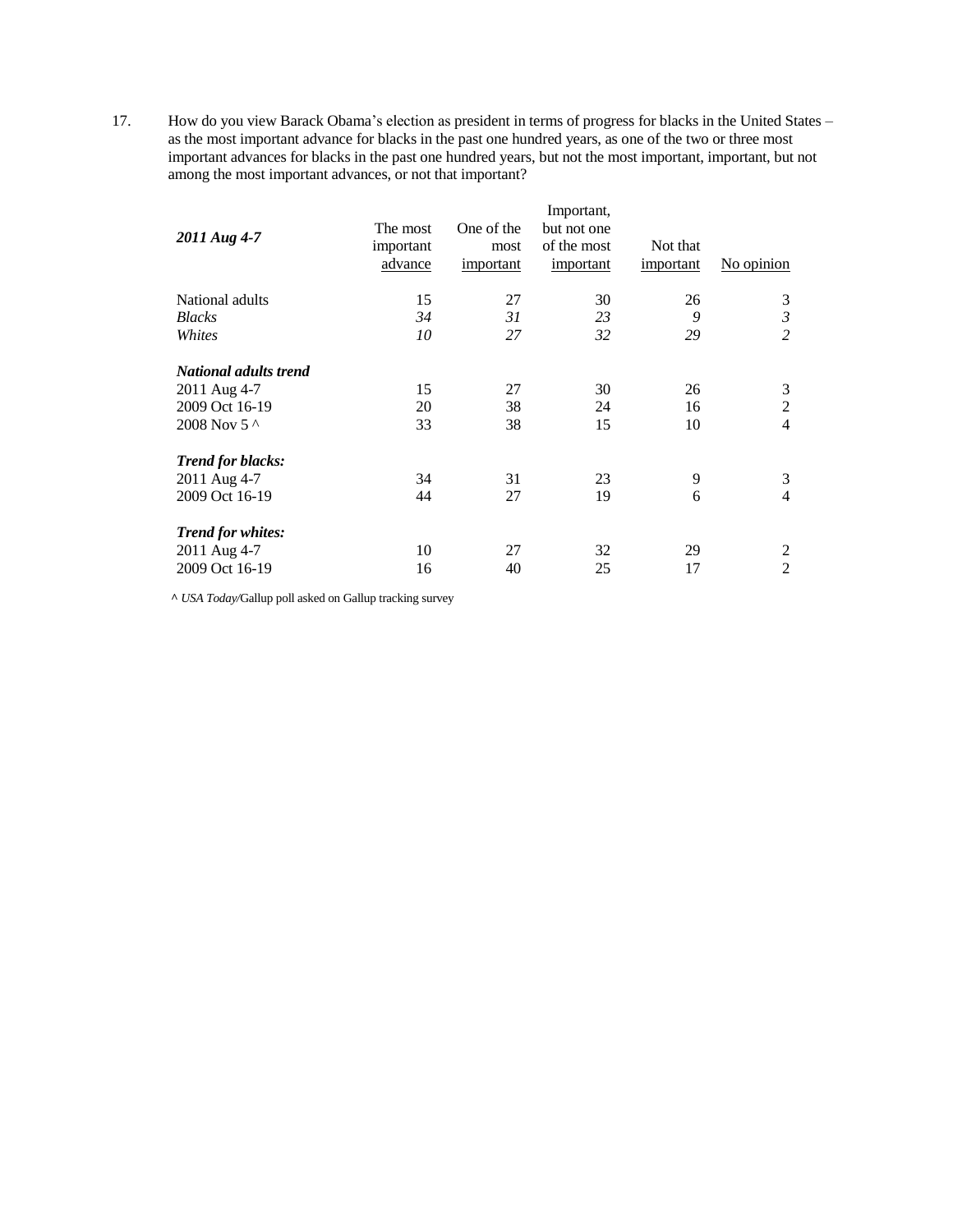18. As a result of Barack Obama's election, do you think race relations in this country have—[ROTATED: gotten a lot better, gotten a little better, not changed, gotten a little worse (or) gotten a lot worse]?

| 2011 Aug 4-7                   | Gotten a<br>lot better | Gotten a<br>little better | <b>Not</b><br>changed | Gotten a<br>little worse | Gotten a<br>lot worse | No.<br>opinion |
|--------------------------------|------------------------|---------------------------|-----------------------|--------------------------|-----------------------|----------------|
| National adults                | 7                      | 28                        | 41                    | 16                       | 7                     | 1              |
| <b>Blacks</b>                  | 14                     | 34                        | 27                    | 16                       | 8                     |                |
| Whites                         | 6                      | 25                        | 45                    | 16                       | 6                     | 1              |
| National adults trend          |                        |                           |                       |                          |                       |                |
| 2011 Aug 4-7                   | 7                      | 28                        | 41                    | 16                       | 7                     |                |
| 2009 Oct 16-19                 | 7                      | 34                        | 35                    | 16                       | 6                     | 1              |
| <b>Trend for blacks:</b>       |                        |                           |                       |                          |                       |                |
| 2011 Aug 4-7                   | 14                     | 34                        | 27                    | 16                       | 8                     |                |
| 2009 Oct 16-19                 | 11                     | 42                        | 27                    | 13                       | 7                     | $\ast$         |
| Trend for non-Hispanic whites: |                        |                           |                       |                          |                       |                |
| 2011 Aug 4-7                   | 6                      | 25                        | 45                    | 16                       | 6                     |                |
| 2009 Oct 16-19                 | 7                      | 32                        | 36                    | 17                       | 6                     | 2              |

## **For comparison:**

As a result of Barack Obama's election, do you think race relations in this country will—[ROTATED: get a lot better, get *a little better, not change, get a little worse (or) get a lot worse]?*

| 2008 Nov 5      | Get a lot<br>better | Get a little<br>better | Not change | Get a little<br>worse | Get a lot<br>worse | No.<br>opinion |
|-----------------|---------------------|------------------------|------------|-----------------------|--------------------|----------------|
| National adults | 28                  | 42                     |            |                       |                    | $\overline{4}$ |

*If Barack Obama wins the presidential election, do you think race relations in this country will – [ROTATED: get a lot better, get a little better, not change, get a little worse, (or) get a lot worse]?*

| 2008 Jun 5-Jul 6 | Get a lot<br>better | Get a little<br>better | Not change | Get a little<br>worse | Get a lot<br>worse | No<br>opinion |
|------------------|---------------------|------------------------|------------|-----------------------|--------------------|---------------|
| National adults  | 16                  | 40                     | 23         |                       |                    |               |
| <b>Blacks</b>    | 23                  | 42                     | 16         | 10                    |                    |               |
| Whites           | 13                  | 41                     | 25         |                       |                    |               |